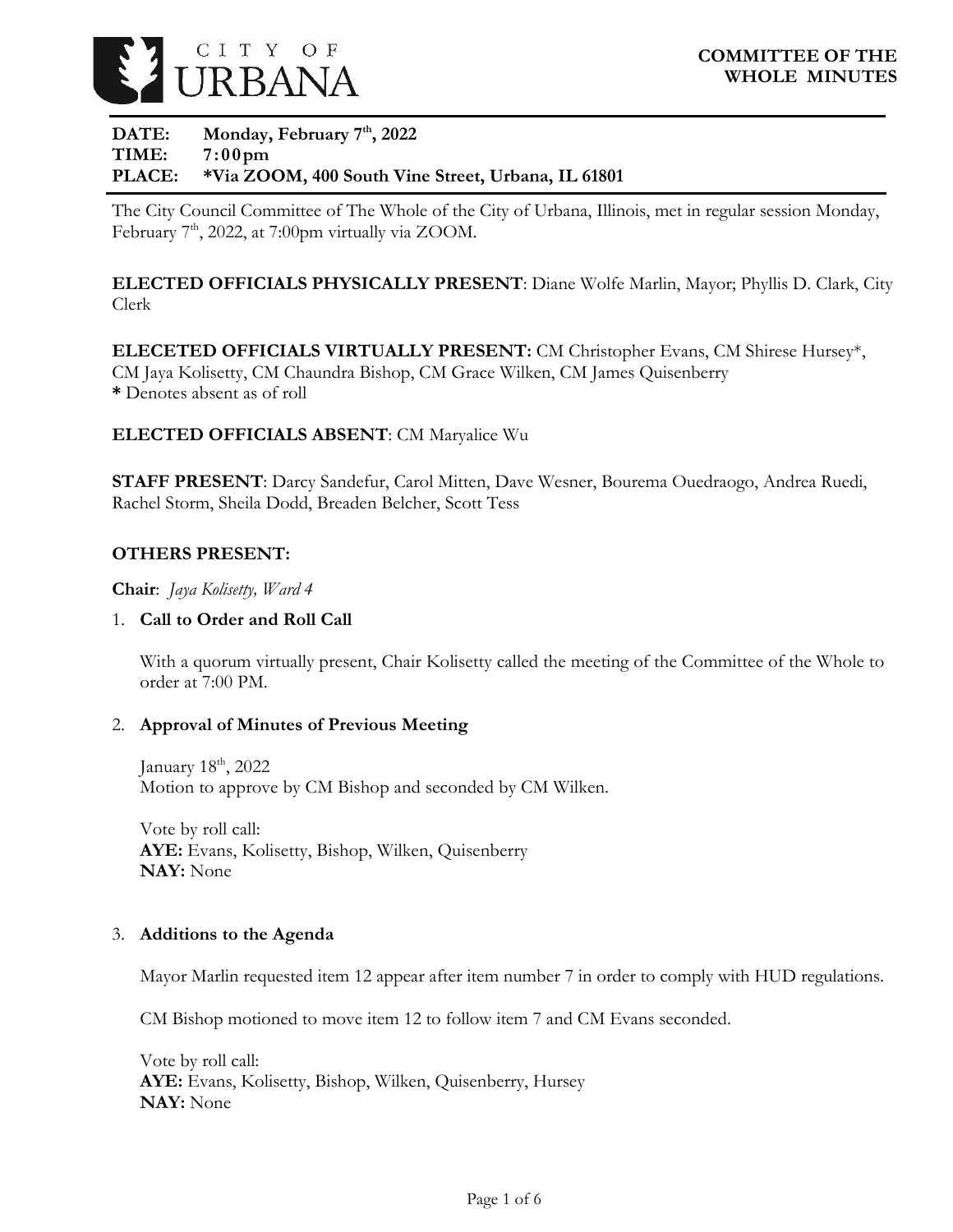#### **4. Public Input and Presentations**

## **a. Public Input**

None.

# **b. Mayoral Proclamation: Black History month**

Mayor Marlin read a proclamation for African American History Month authored by CM Shirese Hursey.

# **5. Staff Report**

Carol Mitten thanked Public Works staff for their work with the snow storm. This was the most significant snow event since 1999. Provided an update on the City Staff efforts to remove snow during the storm and enforcement of the Snow removal ordinance.

# **6. Resolution No. 2022-02-018R: A Resolution Accepting a Grant from the Champaign County Environmental Stewards - PW**

Presented by Scott Tess of the Public Works department. Explained the history of this grant and how it will allow for the landscape recycling center to construct a concrete bin to allow for additional composting.

Questions and discussion ensued.

Motion to approve for consent agenda by CM Hursey and seconded by CM Quisenberry.

Further discussion ensued.

Vote by roll call:

**AYE:** CM Quisenberry, CM Bishop, CM Kolisetty, CM Hursey, CM Evans

**NAY:** None

**ABSENTION:** CM Wilken abstained as a board member of the Champaign County Environmental Stewards

**7. Ordinance No. 2022-01-007: An Ordinance Amending Ordinance No. 2018-12-082 Urbana City Code Chapter 2, "Administration", Article IV, "Boards and Commissions", Division 4 – "Arts & Culture Commission and Arts & Culture Program" (Adding a Youth Member to the Arts & Culture Commission) – CD**

Presented by Rachel Storm of the Community Development department. Ordinance adds a youth member seat to the Arts & Culture Commission that is a non-binding voting member under the age of 18. Detailed other efforts made to include youth voices on the Commission.

Questions and discussion ensued. Corrections on article number.

Motion to approve for regular agenda by CM Wilken and seconded by CM Hursey. Vote by roll call: **AYE:** Evans, Hursey, Kolisetty, Bishop, Wilken, Quisenberry **NAY:** None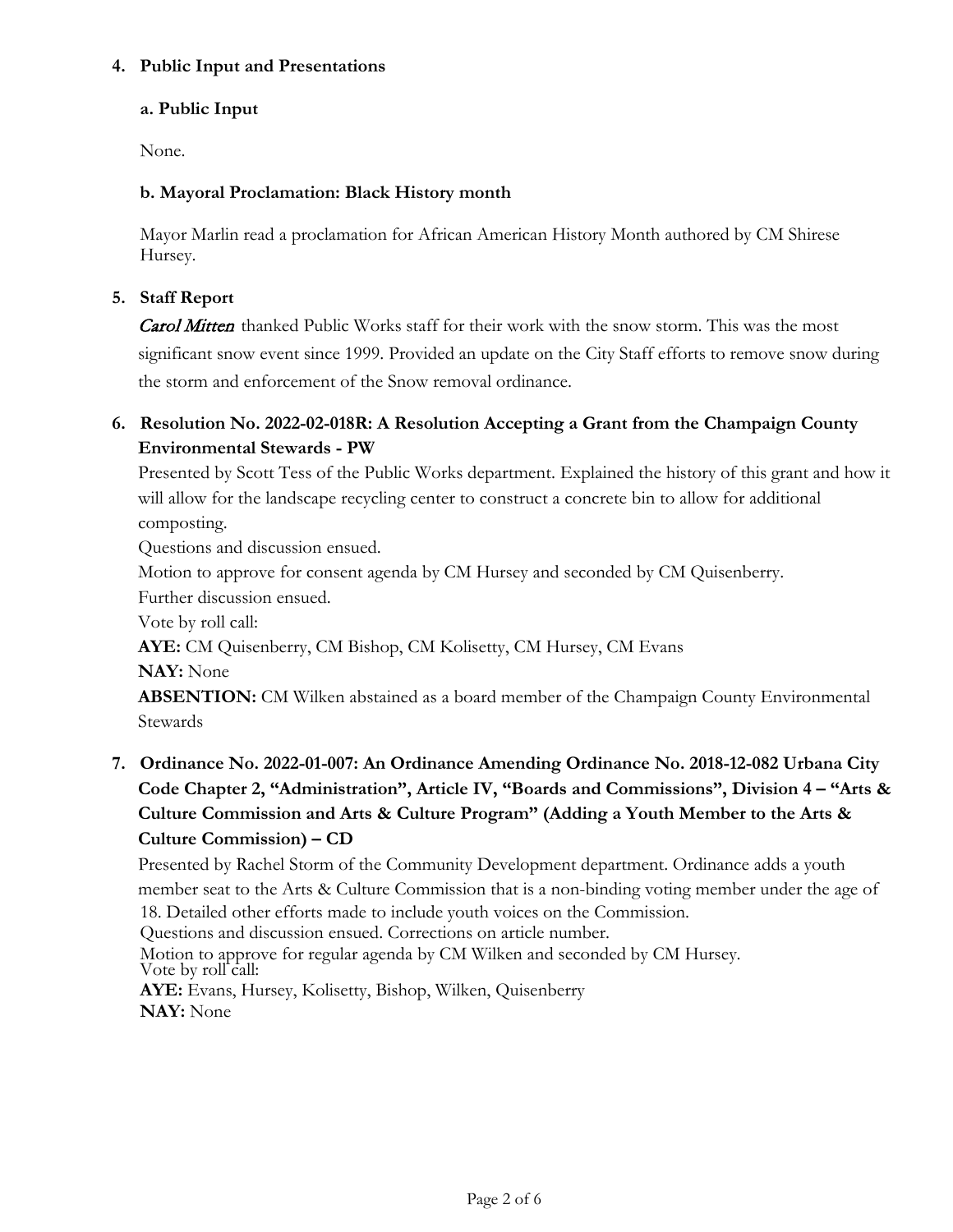#### **8. Resolution No. 2022-02-004R: A Resolution Approving and Authorizing the Execution of an Urbana HOME Consortium Agreement (Courage Connection TBRA) – CD**

Presented by Sheila Dodd. Correction to item as it appears on agenda versus memo. Allows Courage Connection to be subrecipient grant recipient. Questions and discussion ensued. Motion to approve to consent agenda by CM Bishop and seconded by CM Hursey. Further discussion ensued.

Vote by roll call: **AYE:** Evans, Hursey, Kolisetty, Bishop, Wilken, Quisenberry **NAY:** None

#### **9. Resolution No. 2022-02-005R: A Resolution Approving and Authorizing the Execution of an Urbana HOME Agreement (Champaign County Regional Planning Commission TBRA) - CD**

Presented by Sheila Dodd. Allows CCRPC to be subrecipient grant recipient. Corrected title. Motion to approve to consent agenda by CM Hursey and seconded by CM Bishop**.**

Vote by roll call: **AYE:** Evans, Hursey, Kolisetty, Quisenberry, Bishop, Wilken **NAY:** None

### **10. Resolution No. 2022-02-006R: A Resolution Approving and Authorizing the Execution of an Urbana HOME Consortium Community Housing Development Organization Agreement (Habitat for Humanity CHDO Developer PY 2021) - CD**

Presented by Sheila Dodd. Request from Habitat for Humanity to develop housing with previously unspent funds. Questions and discussion ensued. Motion to approve for consent agenda by CM Bishop and seconded by CM Hursey. Further discussion ensued.

Vote by roll call: **AYE:** Quisenberry, Bishop, Wilken, Kolisetty, Hursey, Evans **NAY:** None

### **11. Resolution No. 2022-02-007R: A Resolution Approving and Authorizing the Execution of an Urbana HOME Consortium Community Housing Development Organization Agreement (Habitat for Humanity CHDO Operating PY 2021) – CD**

Presented by Sheila Dodd. Habitat requesting construction cost for each project approved in the above resolution.

Motion to approve to consent agenda by CM Wilken and seconded by CM Bishop.

Vote by roll call: **AYE:** Evans, Hursey, Kolisetty, Bishop, Wilken, Quisenberry **NAY:** None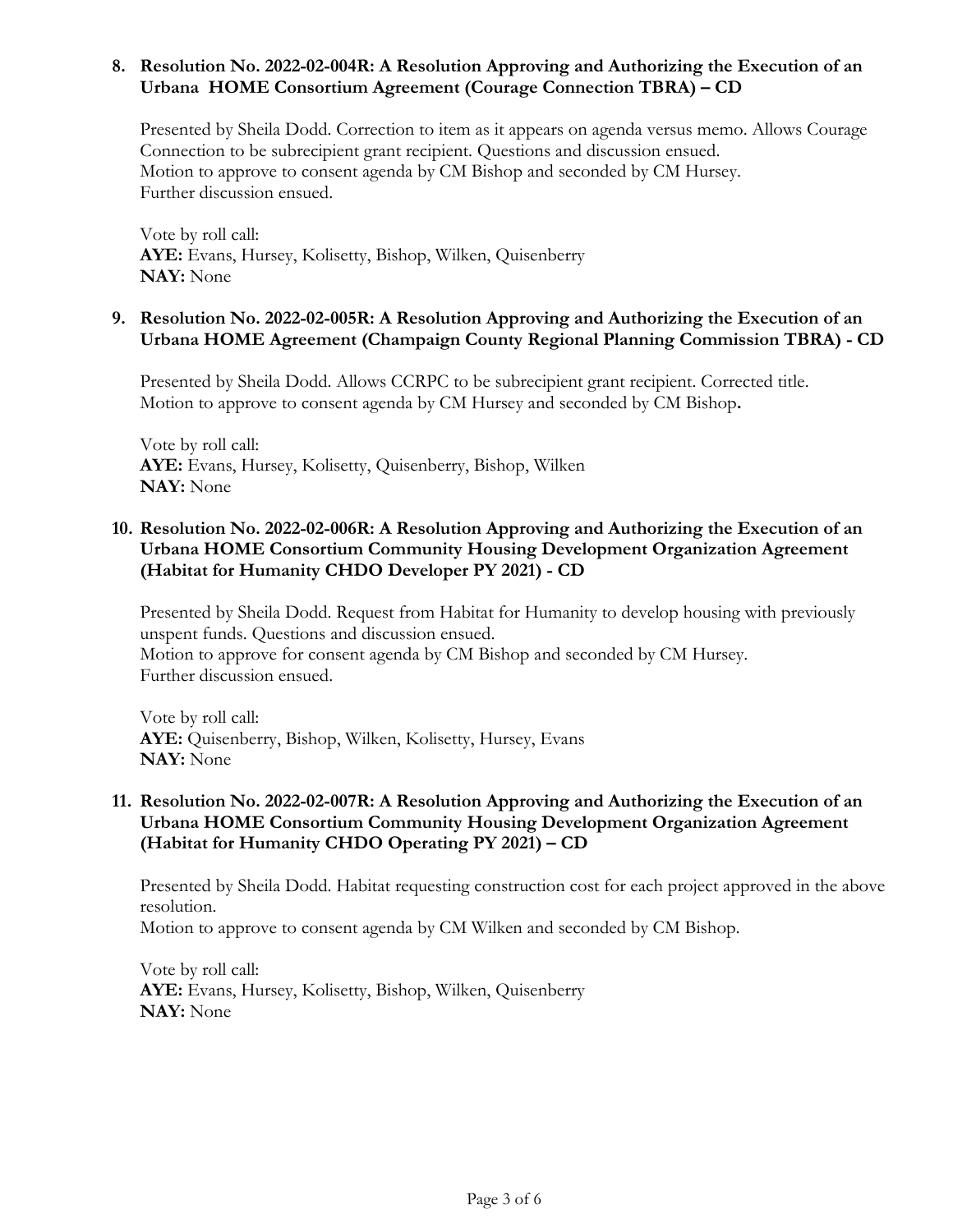#### **12. Resolution No. 2022-02-008R: A Resolution Approving and Authorizing the Execution of an Urbana HOME Consortium Community Housing Development Organization Agreement (Habitat for Humanity CHDO Certification PY 2021) – CD**

\*Following item 7.\* Presented by Sheila Dodd the grants manager and Community development director. Explained that this revolution certifies that Habitat for Humanity has met the requirements of CHDO agreement. Question and discussion ensued.

Motion to approve to consent agenda by CM Quisenberry and seconded by CM Bishop.

Vote by roll call: **AYE:** Quisenberry, Wilken, Bishop, Kolisetty, Hursey, Evans **NAY:** None

## **13. Resolution No. 2022-02-009R: A Resolution Approving Amendment No. 1 to a City of Urbana Community Housing Development Organization Program Agreement (Habitat for Humanity of Champaign County, Inc.) – CD**

Presented by Sheila Dodd. Amendment to resolution approved in October. Habitat has requested additional funding to meet accessibility construction needs. Questions and discussion ensued. Motion to approve by CM Wilken and seconded by CM Bishop.

Vote by roll call: **AYE:** Evans, Quisenberry, Hursey, Kolisetty, Bishop, Wilken **NAY:** None

## **14. Resolution No. 2022-02-010R: A Resolution Approving and Authorizing the Execution of a Subrecipient Agreement Youth Services Agreement – Urbana Neighborhood Connections – Community Study Center – CD**

Presented by Breaden Belcher of the Community Development Department. Items 14-21 Youth service grant agreements. 8 resolutions approving and authorizing agreements with 6 different agencies. Explained background of application process and grant selection process. Question and discussion ensued. Correction on addition of month in resolution numbers.

#### **\*Motion to approve combining items 14-21 as omnibus resolution by CM Bishop and seconded by CM Quisenberry as corrected.**

Vote by roll call: **AYE:** Evans, Kolisetty, Hursey, Bishop, Wilken, Quisenberry **NAY:** None

#### **Motion to approve omnibus resolutions to consent agenda by CM Quisenberry and seconded by CM Evans.**

Vote by roll call: **AYE:** Quisenberry, Wilken, Bishop, Kolisetty, Hursey, Evans **NAY:** None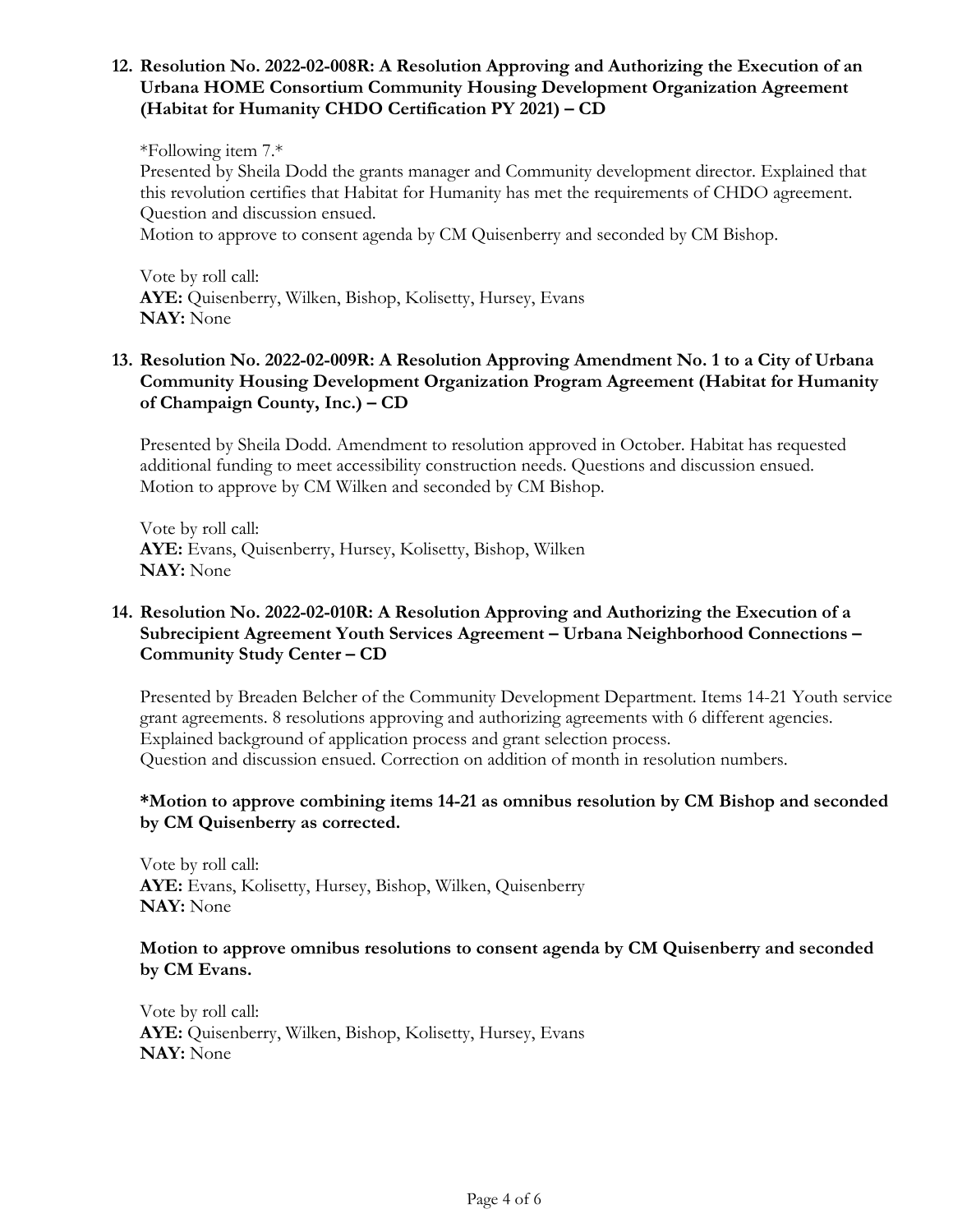**15. Resolution No. 2022-02-011R: A Resolution Approving and Authorizing the Execution of a Subrecipient Agreement Youth Services Agreement – Urbana Neighborhood Connections – Urbana Youth Development Program – CD**

\*Included in omnibus motions for item 14.

**16. Resolution No. 2022-02-012R: A Resolution Approving and Authorizing the Execution of a Subrecipient Agreement Youth Services Agreement – Steam Genius DBA Hip Hop Express – CD**

\*Included in omnibus motions for item 14.

**17. Resolution No. 2022-02-013R: A Resolution Approving and Authorizing the Execution of a Subrecipient Agreement Youth Services Agreement – HV Neighborhood Transformations – Teen Summit Program – CD**

\*Included in omnibus motions for item 14.

**18. Resolution No. 2022-02-014R: A Resolution Approving and Authorizing the Execution of a Subrecipient Agreement Youth Services Agreement – Don Moyer Boys and Girls Club – Transportation for Urbana Youth – CD**

\*Included in omnibus motions for item 14.

**19. Resolution No. 2022-02-015R: A Resolution Approving and Authorizing the Execution of a Subrecipient Agreement Youth Services Agreement – Don Moyer Boys and Girls Club – CU Together Support Program – CD**

\*Included in omnibus motions for item 14.

**20. Resolution No. 2022-02-016R: A Resolution Approving and Authorizing the Execution of a Subrecipient Agreement Youth Services Agreement – Champaign County Regional Planning Commission Youth Assessment Center – CD**

\*Included in omnibus motions for item 14.

**21. Resolution No. 2022-02-017R: A Resolution Approving and Authorizing the Execution of a Subrecipient Agreement Youth Services Agreement – The Well Experience – Family Care Program – CD**

\*Included in omnibus motions for item 14.

**22. Ordinance No. 2022-02-08: An Ordinance Amending Urbana City Code Chapter Three, Section 3-43 (Increasing number of Class P liquor licenses for Philo South Mart Inc. dba BP Gas Station, 1821 S Philo Rd, Urbana, IL) - Exec**

Presented by Mayor Marlin. License for packaged liquor sales at new BP gas station on corner of Philo and Colorado. Questions and discussion ensued. Motion to approve for consent agenda by CM Hursey and seconded by CM Wilken.

Vote by roll call: **AYE:** Evans, Hursey, Kolisetty, Bishop, Wilken, Quisenberry **NAY:** None